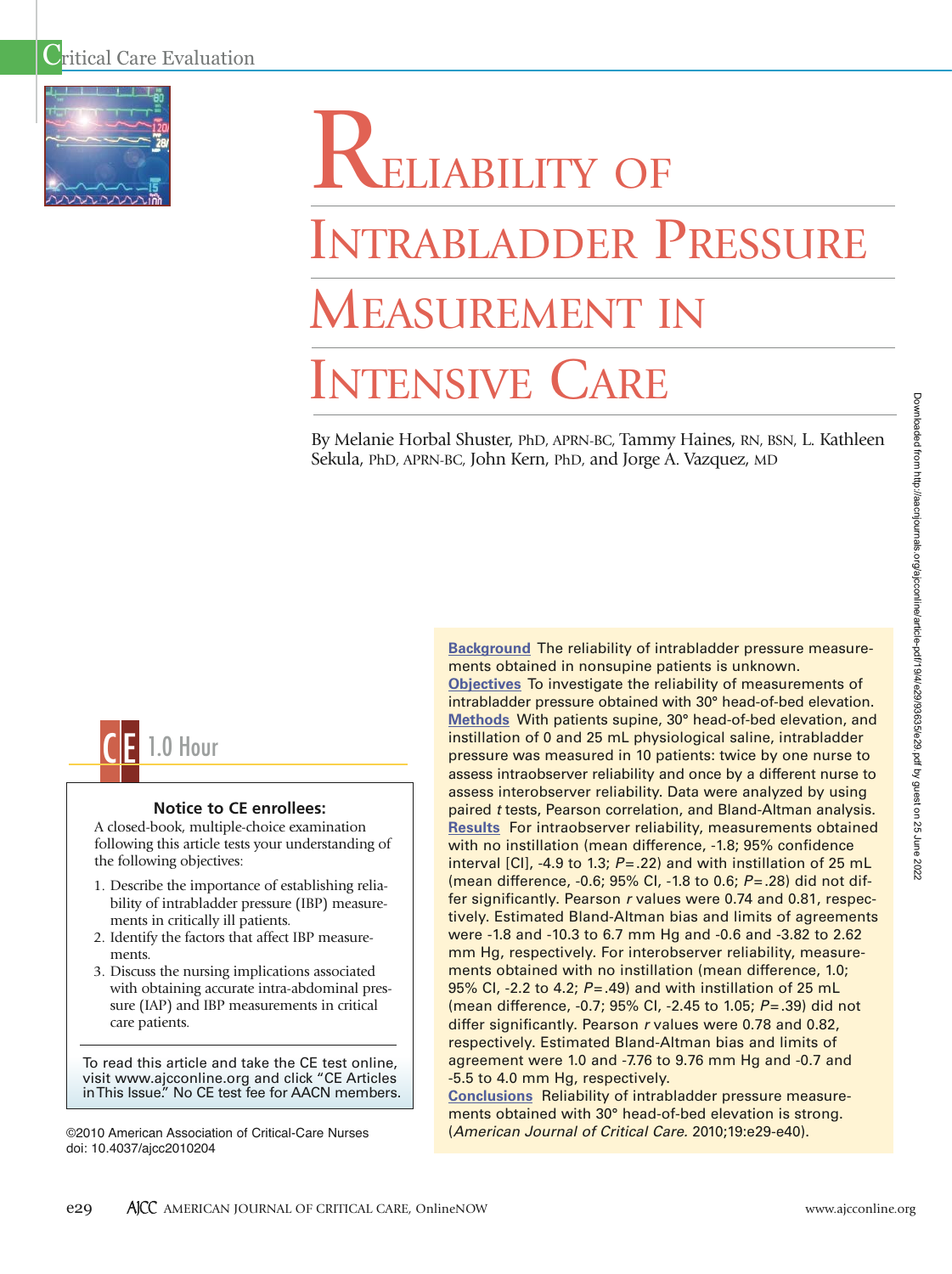Sing measurement of intra-abdominal pressure (IAP) in critically ill patients to monitor for intra-abdominal hypertension and to detect abdominal compartment syndrome is increasingly recommended by experts.<sup>1</sup> Routine meas monitor for intra-abdominal hypertension and to detect abdominal compartment syndrome is increasingly recommended by experts.<sup>1</sup> Routine measurement of IAP is advocated as an integral part of monitoring. Because direct measurement in intensive care units (ICUs) is difficult, IAP is usually estimated indi-

The method of Kron et al is based on the principles of hydrostatic pressure. Briefly, IBP is transmitted through a fluid-filled urinary catheter connected by external tubing to a pressure transducer. In order to ensure that the catheter is filled at the time of measurement, physiological saline is instilled into the bladder before the measurement is taken. The transducer converts the pressure into an electrical signal that is amplified and displayed on the bedside monitor as a waveform and digital value. However, for accurate IBP measurements, the transducer must be leveled to an anatomic landmark that reflects the bladder and be zeroed appropriately.

Because the principles, technique, and equipment of IBP measurements are similar to those used for hemodynamic measurements,<sup>4-7</sup> most likely many ICU nurses have the basic skills for leveling and zeroing the pressure transducer, performing square wave testing, identifying pressure waves, and recording numeric values necessary for accurate measurements.<sup>7,8</sup> However, formal education on the principles of hydrostatic pressure and hemodynamic monitoring does not ensure that the knowledge and skills acquired are translated into clinical practice.5,9,10

IBP measurements obtained by ICU nurses can be used by clinicians to guide surgical therapy such as laparotomy for abdominal decompression and drainage of intra-abdominal fluid collections or medical therapy such as optimization of fluid administration, gastrointestinal suction, and neuromuscular

#### **About the Authors**

**Melanie Horbal Shuster** is a nutrition clinical nurse specialist, at the time of the study **Tammy Haines** was a research coordinator, and **Jorge A. Vazquez** is director of medical nutrition at the West Penn Allegheny Health System, Allegheny Center for Digestive Health, Pittsburgh, Pennsylvania. **L. Kathleen Sekula** is an associate professor at Duquesne University, School of Nursing, and **John Kern** is an associate professor of statistics in the department of mathematics and computational science at Duquesne University in Pittsburgh.

**Corresponding author:** Melanie Horbal Shuster, RN, PhD, 1307 Federal St, Ste 301, Pittsburgh, PA 15212 (e-mail: mshuste1@wpahs.org).

blockade.11 For IBP measurement to become a universal diagnostic tool and a common guide for therapy, the measurements must be reliable.

Intraobserver and interobserver reliabilities of IBP measurements obtained by ICU nurses have not been reported. Only a single research study<sup>12</sup> in which intraobserver and interobserver reliabilities of IBP measurements were determined in critically ill patients who were supine with no elevation of the head of the bed has been published in English.

Positioning patients supine solely for IBP measurements places the patients at risk for aspiration and the possibility of pneumonia, increases their discomfort, and increases the workload of ICU nurses. Therefore, measuring IBP with patients in a position that meets current practice guidelines and recommendations is preferred. The aim of our study was

Intra-abdominal pressure can be estimated by measuring intrabuilities of<br>
ideally ill<br>
whilities of<br>
ideally ill<br>
n of the<br>
glish.<br> **Intra-abdominal**<br>
pressure can be<br>
estimated by<br>
measuring intra-<br>
bladder pressure.<br>
bladder pressure.<br>
and the bed<br>
the bed<br>
the bed<br>
o<sup>o</sup> head-<br>
2

to assess the intraobserver and interobserver reliabilities of IBP measurements obtained in the ICU with patients supine and the head of the bed elevated 30°.

### **Methods**

A prospective, nonexperimental, 2-observer repeated measures (between and within) study design was used. With patients supine, a 30° headof-bed elevation, and instillation of 0 and 25 mL of physiological (normal) saline, IBP was measured in 10 patients, twice by one nurse to assess intraobserver reliability and once by a different nurse to assess interobserver reliability. The 25-mL volume was chosen to represent the recommendation of the World Society of Abdominal Compartment Syndrome (WSACS).<sup>13</sup> The 0-mL volume was chosen because in studies<sup>14</sup> in humans, this volume was associated with a lower measurement bias and the lowest risk of raising urinary bladder pressure independently of IAP. In addition, not instilling saline would be most convenient for nurses.

The 2 sets of IBP measurements obtained by the first nurse were used to determine intraobserver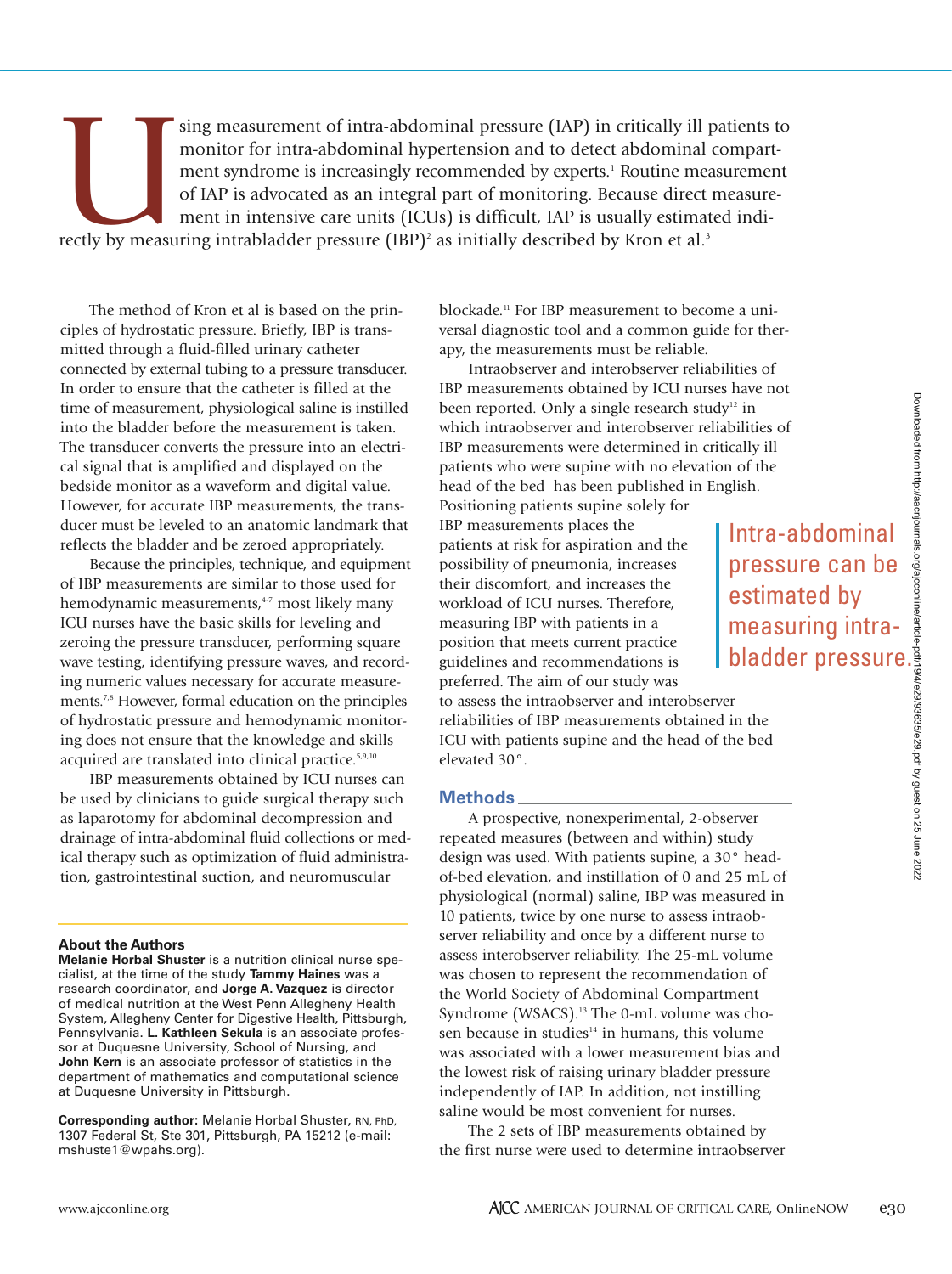Downloaded from http://aacnjournals.org/ajcconline/article-pdf/19/4/e29/93635/e29.pdf by guest on 25 June 2022 Downloaded from http://aacnjournals.org/ajcconline/article-pdf/19/4/e29/93635/e29.pdf by guest on 25 June 2022

reliability. The second set obtained by the first nurse were compared with the set of measurements obtained by the second nurse to determine interobserver reliability. Reliability was defined as consistency, stability, and repeatability of results<sup>15</sup> as well as the ability to reproduce and record the same or similar IBP measurements at 2 different times by one or more observers (within a 30-minute period) when a standardized protocol was used. The study was approved by the institutional review boards of the Allegheny Singer Research Institute and Duquesne University, Pittsburgh, Pennsylvania, and was carried out in accordance with the ethical standards set forth in the Helsinki Declaration of 1975. Each patient or a designated surrogate gave written informed consent.

# **Setting**

The study was performed in a 700-bed tertiary care hospital designated as a level I trauma center that has 105 adult ICU beds segregated as either surgical units (trauma, neurological, cardiothoracic, and surgical) or medical units (neurological, medical, and cardiac). Collectively these units are staffed by more than

A laser level was used to level the pressure transducer at the symphysis pubis.

325 ICU nurses; 10% of the nurses have national specialty certifications.

## **Sample**

Adult patients admitted to one of the ICUs were eligible to participate in the study if they had a clinical need for a urinary bladder drainage catheter as determined by the attending physician. Patients

were excluded from the study if they could not assume a supine position with the head of the bed elevated 30° or if they had a neurogenic bladder, bladder tumor or perforation, or hematuria or anuria, all of which can potentially alter IBP and influence interpretation of IBP measurements. Participation in the study was required only once during the ICU stay.

#### **IBP Measurements**

IBP was measured according to a standardized protocol (Table 1). The method was initially described by Kron et al<sup>3</sup> and was modified by Cheatham and Safcsak<sup>16</sup> and Malbrain.<sup>17</sup> The only difference between the modified method of Kron et al and the protocol used in this study was use of the AbViser IAP monitoring kit (Model ABV100, Wolfe-Tory Medical, Inc, Salt Lake City, Utah). Physiological saline was used as the instillation fluid and was kept at room temperature during the study. During the measurements, the urinary catheter (Foley, CR Bard Inc, Gainsville,

Virginia) lay on the ICU bed between the patient's legs with the drainage collection tubing flat until the tubing was beyond the patient's feet; the drainage collection chamber was suspended from the bed frame. The IBP was recorded from the bedside monitors (HP Model 66, Hewlett Packard, Royal Phillip Electronics, Eindhoven, the Netherlands) at end expiration after 2 full screen sweeps of a stable waveform were observed.

A laser level (Model 9-00085887, Porter-Cable Robotoolz; Toolz, Mountain View, California) was used to level the pressure transducer at the symphysis pubis.18 The symphysis pubis was chosen as the reference point because it was the reference point recommended by the American Association of Critical-Care Nurses (AACN)<sup>4</sup> and the WSACS<sup>17</sup> at the time the study was designed, and because it was the reference point used in previous assessments of the reliability of IBP measurements.12 The only difference between the first set of measurements and the second and third sets was that the AbViser was not removed after the first set. The device was kept in place to maintain a closed system and to reduce the risk of infection. Between the first and second set of measurements, the first nurse releveled and rezeroed the pressure transducer and verified the patient's position. Before the third set of measurements, the second nurse confirmed the patient's position, releveled the transducer at the symphysis pubis, performed a manual square wave test to ensure the dynamic properties of the system were maintained and that conduction of pressure from the catheter to the monitor occurred, and then rezeroed the transducer.

#### **Statistical Analysis**

Data were analyzed by using SPSS statistical software (SPSS-15, SPSS Inc, Chicago, Illinois), and figures were created by using Prism 4 (Version 4.03, GraphPad Software Inc, San Diego, California). Continuous data were expressed as means and standard deviations and were analyzed by using paired *t* tests, Pearson correlation, and the Bland-Altman method for comparison with the limits-of-agreement approach.<sup>19</sup> The Bland-Altman plot graphs the difference between 2 measurements as a function of the mean of 2 measurements for each participant, which is considered to be the best estimate of the true value of the measurement. Bias is the difference between one measurement and the other. If the first measurement is sometimes higher and the second measurement is sometimes higher, then the mean of the difference should be close to zero. The closer the bias is to 0, the lower the variability and the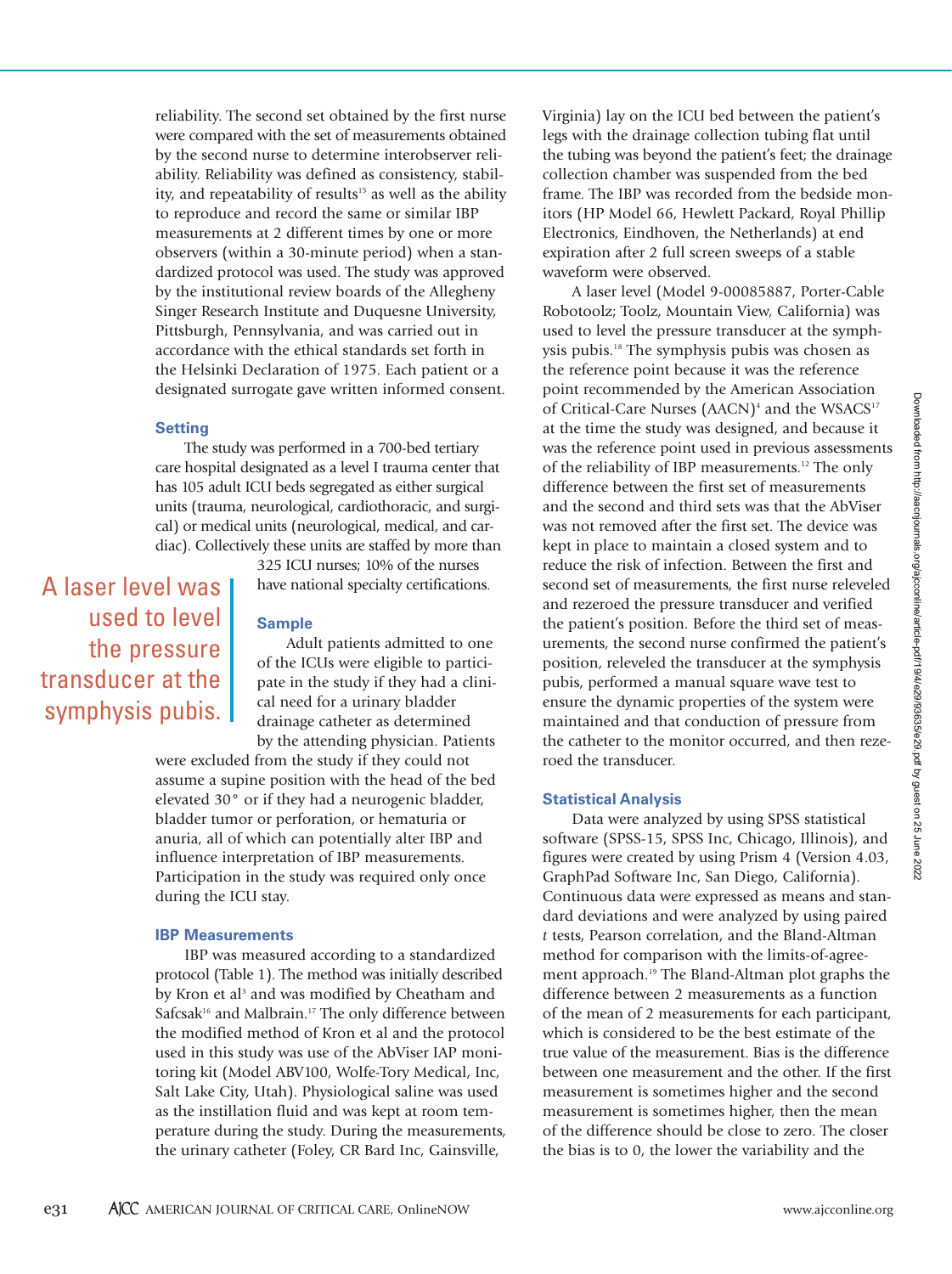| Table 1        | Protocol for bedside measurement of urinary bladder pressure                                                                                                                                                                                                                                                                                      |
|----------------|---------------------------------------------------------------------------------------------------------------------------------------------------------------------------------------------------------------------------------------------------------------------------------------------------------------------------------------------------|
| <b>Stepa</b>   | <b>Action</b>                                                                                                                                                                                                                                                                                                                                     |
| $\mathbf{1}$   | Ensure that a bedside monitor with electrocardiographic, respiratory, and pressure monitoring capabilities is available and<br>functional                                                                                                                                                                                                         |
| $\overline{2}$ | Position the patient supine with the head of the bed elevated 30°                                                                                                                                                                                                                                                                                 |
| $\overline{3}$ | Open the AbViser intra-abdominal pressure monitoring kit. Using sterile technique, assemble the kit and attach it accord-<br>ing to the manufacturer's directions. (See http://www.wolfetory.com/abviser.php.)                                                                                                                                    |
| 4              | Place the catheter between the patient's legs and place the drainage tubing flat on the bed. When the tubing is beyond<br>the patient's feet, suspend the collection bag to either the right or left side of the bed frame to prevent any increase in ele-<br>vation of the collecting system or compression of the catheter or collecting system |
| 5              | Using a laser level, level the transducer with the symphysis pubis                                                                                                                                                                                                                                                                                |
| 6              | Zero the transducer by opening the stopcock to air and selecting the zero option on the monitor                                                                                                                                                                                                                                                   |
| $\overline{7}$ | Assess the responsiveness of the monitoring system<br>• Perform a manual square wave test: close the stopcock to the patient and inject saline against the transducer<br>• Observe a square wave on the monitor                                                                                                                                   |
| 8              | Assess the conductivity of the fluid-filled column<br>• Squeeze the urinary drainage catheter proximal to the connection of the AbViser<br>• Observe a pressure inflection on the bedside monitor                                                                                                                                                 |
| 9              | With no urine in the collection tubing, clamp the urinary collection tubing with a hemostat distal to but as close as possible<br>to the AbViser for the first measurement of intrabladder pressure                                                                                                                                               |
| 10             | Empty the urimeter and enter the amount of urine on the output record                                                                                                                                                                                                                                                                             |
| 11             | Record the first intrabladder pressure of the first set from the monitor at the end of expiration and ensure that urine has<br>filled the AbViser chamber                                                                                                                                                                                         |
| 12             | Unclamp the urinary drainage catheter distal to the AbViser valve by releasing the hemostat, and allow the bladder to<br>drain for 30 to 60 seconds<br>Note the amount of urine that drains into the urimeter, record the amount on the output record, and empty the urimeter                                                                     |
| 13             | Using the syringe, inject 25 mL of normal saline into the bladder                                                                                                                                                                                                                                                                                 |
| 14             | Record the second measurement of intrabladder pressure of the first set from the monitor at the end of expiration                                                                                                                                                                                                                                 |
| 15             | The AbViser valve will automatically open to permit drainage<br>Note that the amount of drainage in the urimeter is 25 mL or more                                                                                                                                                                                                                 |
| 16             | Document the instilled volume on the intake record and the drainage on the output record                                                                                                                                                                                                                                                          |
| 17             | Confirm that the patient is supine with the head of the bed elevated 30°                                                                                                                                                                                                                                                                          |
| 18             | Using a laser level, level the transducer with the symphysis pubis again, and rezero the monitor                                                                                                                                                                                                                                                  |
| 19             | Repeat steps 9 and 10                                                                                                                                                                                                                                                                                                                             |
| 20             | Record the first measurement of intrabladder pressure of the second set from the monitor at the end of expiration and<br>ensure that urine has filled the AbViser chamber                                                                                                                                                                         |
| 21             | Repeat step 12                                                                                                                                                                                                                                                                                                                                    |
| 22             | Document the instilled volume on the intake record and the amount of drainage on the output record                                                                                                                                                                                                                                                |
| 23             | Inject 25 mL of normal saline into the bladder                                                                                                                                                                                                                                                                                                    |
| 24             | Record the second measurement of intrabladder pressure of the second set from the monitor at the end of expiration                                                                                                                                                                                                                                |
| 25             | The AbViser valve will automatically open to permit drainage.<br>Note that the amount of urine and saline that drain into the urimeter is 25 mL or more and record the amount on the out-<br>put record and empty the urimeter                                                                                                                    |
|                |                                                                                                                                                                                                                                                                                                                                                   |

26 Repeat steps 2 and 4 to 16, except for steps 11 and 14 because these 2 steps will be the first and second measurements of the third set, respectively.

a Steps 1-24 are performed by one nurse, and then another nurse performs step 26.

higher the reliability. If the bias is not close to 0, the 2 measurements are not similar. Sample size was calculated by using PASS (Number Cruncher Statistical

Software, Kaysville, Utah, published April 23, 2007). A sample size of 10 had a 97% power to detect a difference of 0.8 between the null hypothesis correlation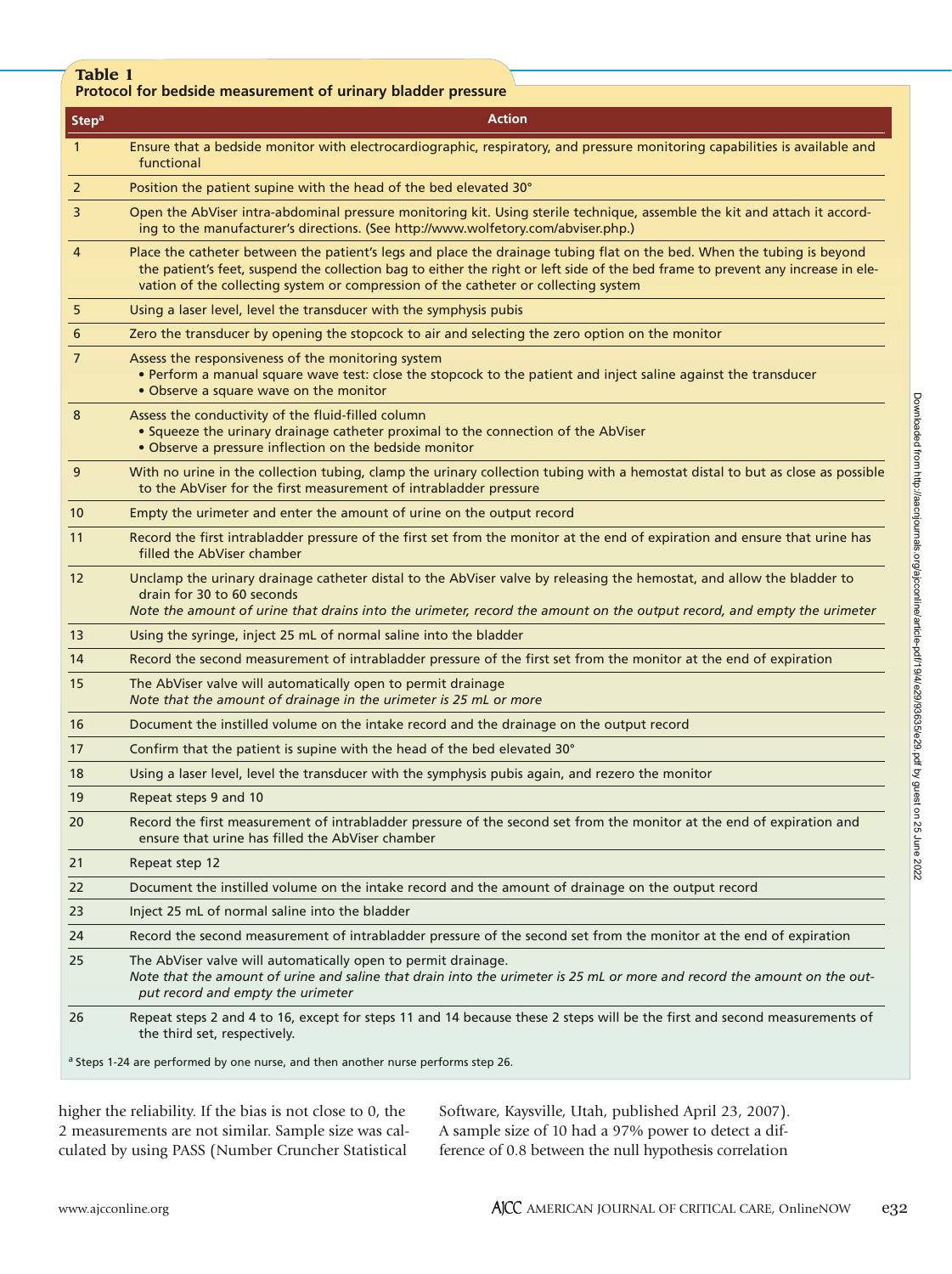# **Characteristics of the sample**

**Table 2** 

| <b>Sex</b>  | Age, y     | Body mass index <sup>a</sup> | Length of stay, d | Reason for admission to the intensive care unit                                 |  |  |  |  |  |
|-------------|------------|------------------------------|-------------------|---------------------------------------------------------------------------------|--|--|--|--|--|
| <b>Male</b> | 77         | 22.3                         | 8                 | Abdominal wall dehiscence after colon resection                                 |  |  |  |  |  |
| Female      | 72         | 28.4                         |                   | Fall with subarachnoid bleeding                                                 |  |  |  |  |  |
| Male        | 81         | 21.1                         | 5                 | Exacerbation of chronic obstructive pulmonary disease                           |  |  |  |  |  |
| Male        | 86         | 29.5                         | 4                 | Osteomyelitis after laminectomy                                                 |  |  |  |  |  |
| Male        | 67         | 37.5                         | 3                 | Colon cancer after proctosigmoid resection with loop ileostomy                  |  |  |  |  |  |
| Female      | 79         | 33.2                         | 3                 | Pancreatic cancer after Whipple procedure with gastrostomy                      |  |  |  |  |  |
| Female      | 78         | 20.3                         | $\overline{2}$    | Fall with right temporal, occipital, and parietal hemorrhages                   |  |  |  |  |  |
| Female      | 80         | 21.7                         | $\mathbf 1$       | Strangulated hernia after exploratory laparotomy with small-<br>bowel resection |  |  |  |  |  |
| Male        | 63         | 35.2                         |                   | Fall with fractured ribs and splenic laceration                                 |  |  |  |  |  |
| Male        | 75         | 33.2                         | 5                 | Thoracic aneurysm after thoracotomy with surgical repair                        |  |  |  |  |  |
| Mean (SD)   | 75.8 (6.8) | 28.2(6.4)                    | 3(2)              |                                                                                 |  |  |  |  |  |
| Range       | 63-86      | $20 - 37$                    | $1 - 8$           |                                                                                 |  |  |  |  |  |

a Calculated as weight in kilograms divided by height in meters squared.

of 0.9 and the alternative hypothesis correlation of 0.1 with a 2-sided hypothesis test with a significance level of 0.05.

#### **Results**

# **Description of the Sample**

A total of 6 men and 4 women took part in the study (Table 2). Of these 10 patients, 5 were admitted to the ICU for medical reasons and 5 for postoperative care; 3 of the 5 postoperative patients had had abdominal surgery. No patients were paralyzed or receiving mechanical ventilation, but 2 were treated with positive airway pressure during the study. Of the 10 patients, 1 was receiving enteral nutrition, 4 were not permitted anything by mouth, 1 was permitted ice chips, and 4 were permitted regular oral intake.

#### **Intraobserver Reliability**

When no physiological saline was instilled into the bladder, the first IBP measurement ranged from -5 to 12 mm Hg. Of the 10 patients, 8 had positive values, 1 had a value of 0 mm Hg, and 1 had a value of -5 mm Hg. The second IBP measurement ranged from -4 to 14 mm Hg; compared with the first measurement, the second was higher for 6 patients and lower for 4 (Figure 1). The patient with the negative value for the first measurement also had a negative value for the second measurement. The means of the first and second measurements were 6.1 (SD, 5.9) and 7.9 (SD, 6.1) mm Hg, respectively. Pearson correlation of the 10 pairs of measurements was  $0.74$  ( $P = .007$ ). The mean of the difference was -1.8 (95% confidence interval, -4.9 to 1.3; *P* = .22).

When 25 mL of saline was instilled, the first measurements ranged from 7 to 16 mm Hg and the second measurements ranged from 10 to 18 mm Hg. The second measurements were higher than the first in 5 patients, lower in 3 patients, and the same in 2 (Figure 1). The means of the first and second measurements were 12.1 (SD, 2.7) and 12.7 (SD, 2.7) mm Hg, respectively. Pearson correlation between the 10 pairs of measurements was 0.81 ( $P = .002$ ). The mean of the differences was -0.6 (95% confidence interval, -1.8 to 0.6; *P* = .28).

When the IBP measurements were obtained with no instillation of saline, the bias of the estimated measurements was -1.8 mm Hg (Figure 2). The limits of agreement or the expected difference between measurements of future samples was between -10.3 and 6.7 mm Hg. When the IBP measurements were obtained after instillation of 25 mL of saline, the bias of the measurements was -0.6 mm Hg, and the limits of agreement were between -3.82 and 2.62 mm Hg; both values (bias and limits of agreement) are lower than those for the set of measurements obtained with no saline.

#### **Interobserver Reliability**

When no saline was instilled into the bladder, the second nurse obtained IBP measurements that were the same in 2 patients, lower in 4 patients, and higher in 4 patients than the values obtained by the first nurse (Figure 3). The patient with the lowest IBP value obtained by the first nurse also had the lowest value of the 10 patients when IBP was measured by the second nurse. IBP values ranged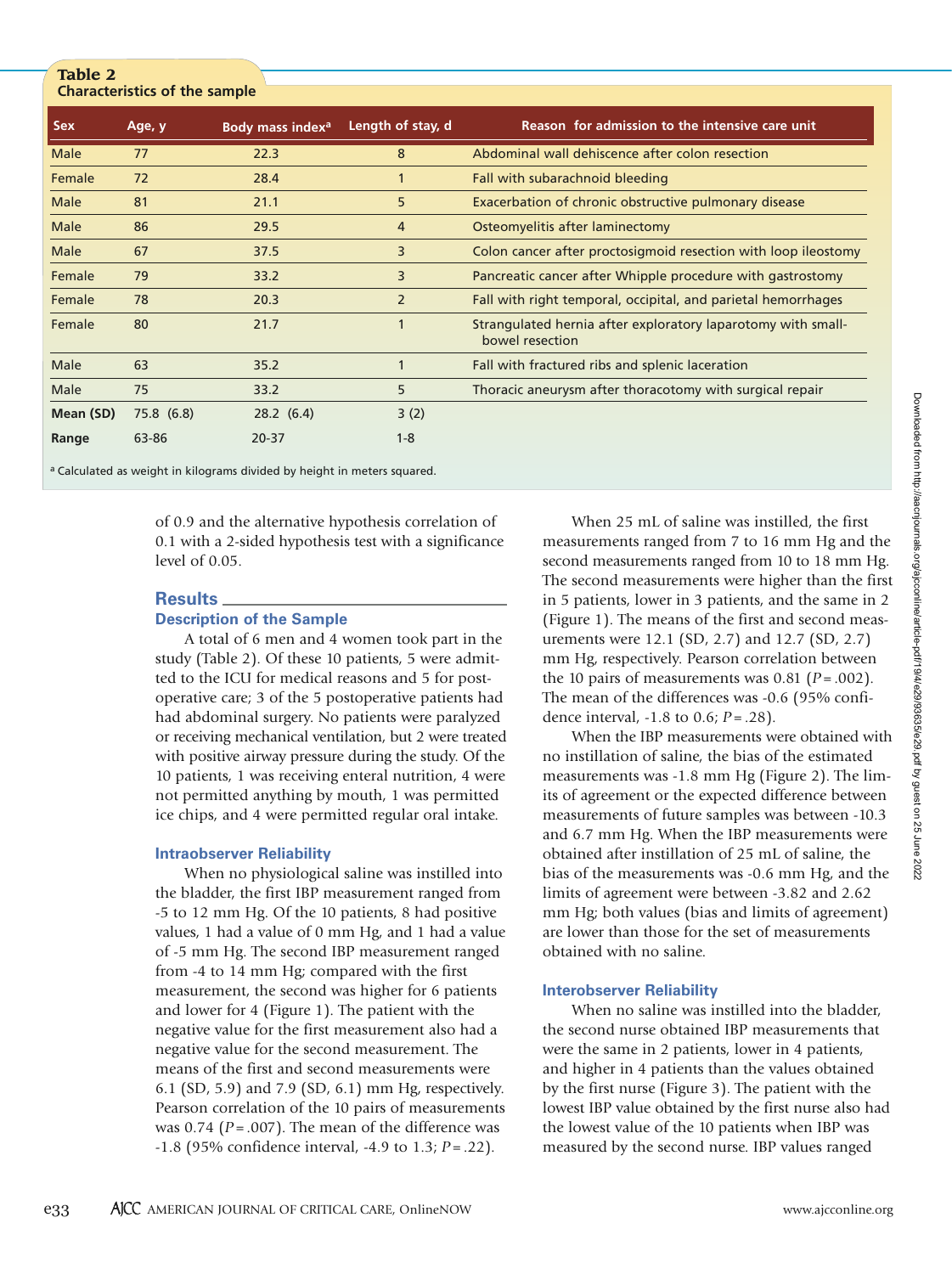

**Figure 1** Individual values for measurements of intrabladder pressure obtained by the first nurse with 0 mL (left) and



**Figure 2** Bland-Altman plot for the paired intrabladder pressure measurements obtained by the first nurse with 0 mL (left) and 25 mL (right) of physiological saline instilled into the bladder. The solid line represents the bias; the dotted

from -4 to 14 mm Hg for the first nurse and from -3 to 16 mm Hg for the second nurse. The means of the IBP measurements were 7.9 (SD, 6.1) for the first nurse and 6.9 (SD, 7.1) mm Hg for the second nurse. Pearson correlation between the 10 pairs was 0.78 (*P* = .004). The mean of the differences was 1.0 (95% confidence interval, -2.2 to 4.2; *P* = .49).

When 25 mL of saline was instilled, compared with the first nurse, the second nurse obtained IBP measurements that were higher in 5 patients, lower in 4 patients, and the same in 1 patient. The measurements ranged from 10 to 18 mm Hg for the first nurse, and 8 to 20 mm Hg for the second nurse. The means were 12.7 (SD, 2.7) mm Hg for the first nurse and 13.4 (SD, 4.1) mm Hg, for the second nurse. The Pearson correlation between the 10 pairs was 0.82  $(P = .002)$ . The mean of the differences was  $-0.7$ (95% confidence interval, -2.45 to 1.05; *P* = .39).

When IBP was measured without instillation of saline, the bias of the measurement was 1.0 and the limits of agreement were between -7.76 and 9.76 mm Hg. When IBP was measured after instillation of with 25 mL of saline, the bias of the measurement was -0.7 mm Hg and the limits of agreement were between -5.5 and 4.0 mm Hg (Figure 4).

### **Discussion**

Our findings indicate that both intraobserver and interobserver reliabilities of measurements of intrabladder pressure are strong when IBP is measured with patients supine, the head of the bed elevated 30°, and an instillation volume of either 0 or 25 mL is used. However, compared with no instillation of saline, instillation of 25 mL reduced the variability of repeated measurements and increased the reliability.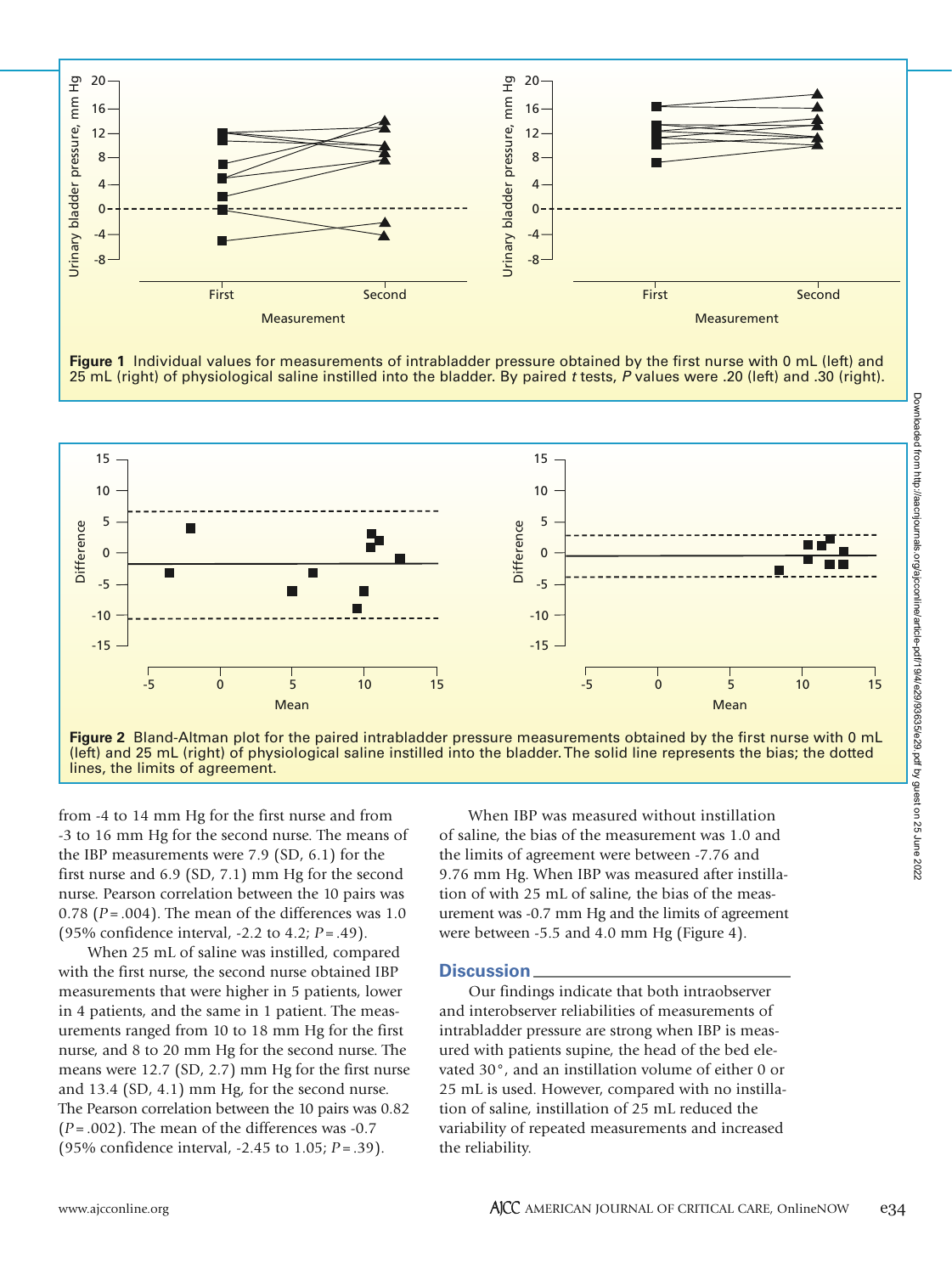





**Figure 4** Bland-Altman plot for paired intrabladder pressure measurements taken by the first nurse and the second nurse after instillation of 0 and 25 mL of physiological saline into the bladder. The solid lines represent the bias; the dotted lines, the limits of agreement  $(n = 10)$ .

Our results agree with those of 1 experimental<sup>20</sup> and 1 clinical<sup>13</sup> study on the reliability of IBP measurements. Wolfe and Kimball<sup>20</sup> built a laboratory model of the abdomen by using a 210-L container with a urinary catheter exiting from the base of the container. The proximal end of the urinary catheter tip was sealed with a 100-mL bag and was placed at the base of the container, simulating a urinary bladder, and the distal end was connected to the AbViser system and a pressure transducer, which was connected to the monitor. The pressure transducer was leveled and zeroed at the level of the simulated bladder at the base of the container. A column of fluid was placed within the container to simulate IAPs of 5, 10, 15, 20, 25, 30 and 40 mm Hg. A total of 11 observers each obtained 5 measurements for each of the 7 simulated IAPs. Wolfe and Kimball found little interobserver variability of the measurements

and the standard deviations of the measurements were small  $(0.1-0.5)$ . In that study,<sup>20</sup> Wolfe and Kimball assessed variability of the monitoring system but did not address more important questions such as variability introduced by patients or by the technique of the ICU nurses.

The intraobserver and interobserver reliabilities of IBP measurements obtained after instillation of 25 mL of saline in our study agree with those in the study by Kimball et al,<sup>12</sup> the only other study in which the reliability of IBP measurements was assessed by using a technique and clinical setting similar to the ones we used. Both studies indicated no difference between the mean IBP values and a high Pearson correlation for intraobserver and interobserver reliabilities. In the study by Kimball et al, $12$ the Pearson correlation for paired samples for IBP measurements obtained after instillation of 50 mL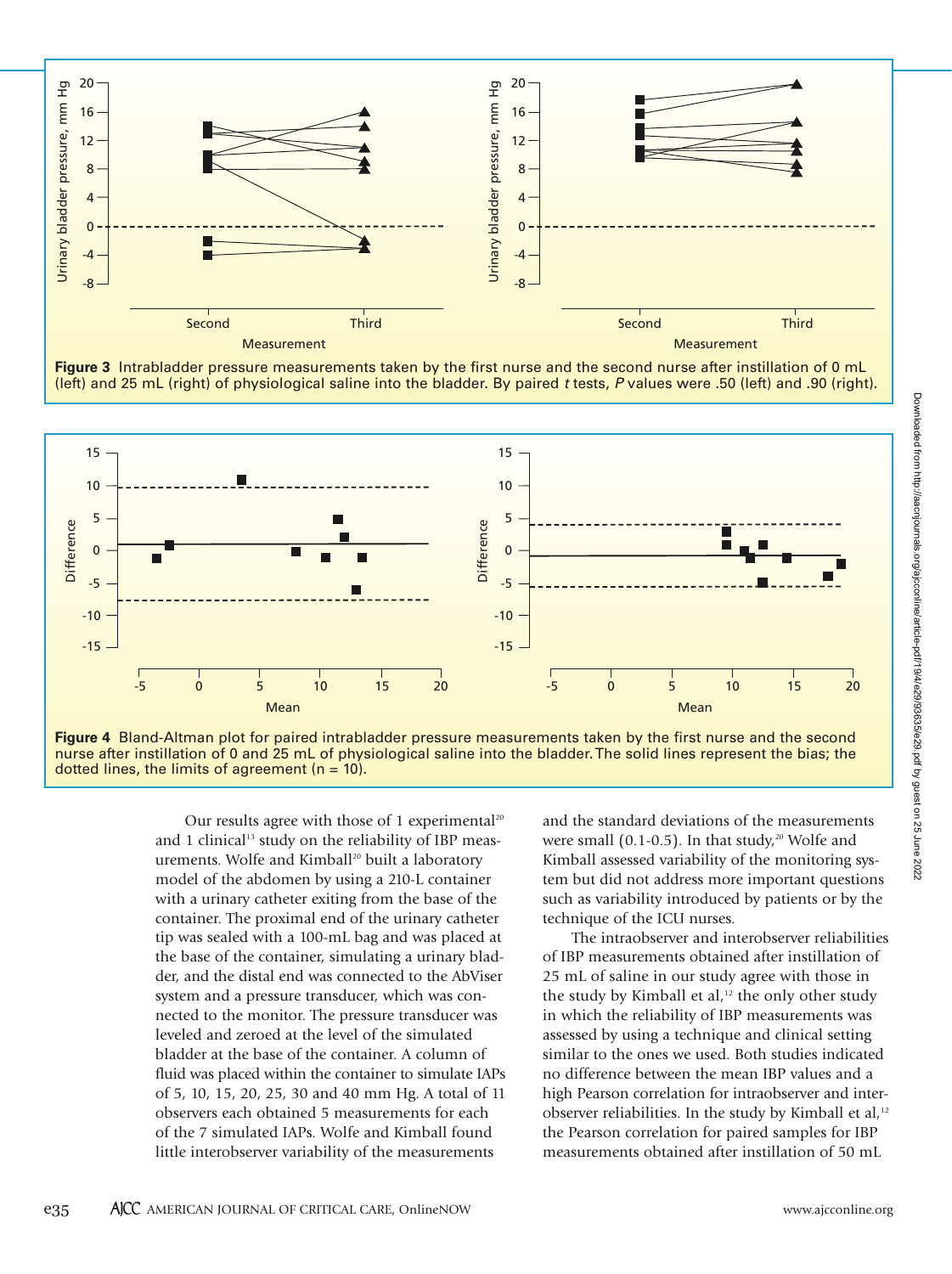of saline was slightly higher than in our study for measurements obtained after instillation of 25 mL (0.93 vs 0.81 for intraobserver reliability and 0.95 vs 0.82 for interobserver reliability, respectively), and their mean difference was lower (0.57 vs -0.6 mm Hg for intraobserver reliability and 0.00 vs -0.7 mm Hg for interobserver reliability, respectively). Nonetheless, both Kimball et al and we found low variability and high intraobserver and interobserver reliabilities.

The slightly higher intraobserver and interobserver correlations in the study by Kimball et al<sup>12</sup> might be due to 3 important differences in the experimental design. First, Kimball et al measured IBP with patients supine, the head of the bed unelevated, and instillation of 50 mL of saline. We obtained IBP measurements with patients supine, the head of the bed elevated 30°, and instillation of 0 and 25 mL of saline. These differences are important because a marked position-volume interaction can affect measurements of IBP. For instance, in a larger study, $21$  when participants were positioned supine, IBP measured after instillation of 50 mL of saline was higher than when 25 mL was instilled, but when the participants were positioned supine with the head of the bed elevated 30°, the opposite occurred. IBP measured after instillation of 50 mL was lower than the IBP measured after instillation of 25 mL.

Second, the technique of establishing the reference point for zeroing and leveling the pressure transducer differed. In the study by Kimball et al, $12$ the transducer remained fixed at the symphysis pubis and was not releveled or rezeroed between IBP measurements. In our study, the pressure transducer was releveled and rezeroed, and the entire monitoring system was rechecked and a square wave test was performed between IBP measurements obtained by the first nurse and those obtained by the second nurse. Thus, the paired-sample data obtained in our study not only reflect the variability due to the administration of saline, reading the monitor, and the condition of the participant but also include the variability due to differences in the process used to measure IBP, such as transducer positioning, leveling, and square wave testing between ICU nurses. Last, Kimball et al<sup>12</sup> had a larger study population (18 patients) than we did (10 patients) and a larger sample size (18 vs 10 paired samples).

However, in the study by Kimball et al,<sup>12</sup> from 1 to 39 paired samples per patient were used for analysis, and some of the paired samples were excluded because they exceeded the collection time. Having few subjects contribute a large number of the sample data points and omitting data from the analysis will bias the data toward lower variability

and higher correlation. In contrast, we had 10 patients, with 3 pairs of measurements per patient, and no pairs were omitted from the analysis.

# **Factors Affecting IBP Measurements**

The reliability of an IBP measurement is a function of the several factors that may affect the measurement, such as the accuracy of the equipment, the technique of the nurse or observer, and other patient-related clinical factors. Previous investigators<sup>5,22</sup> have shown that when properly calibrated, bedside monitoring equipment, as used in our study, is sensitive and produces a reliable transduction of hydrostatic pressures. Some of the most pertinent patient-related factors are body weight,<sup>23</sup> use of sedatives,<sup>24</sup> breathing and ventilatory status with positive airway pressure,<sup>25</sup> net fluid balance,<sup>26</sup> and body position.<sup>27</sup> The patients in our study had a mean body mass index of 28.2 and a mean length of stay of 3 days and were not sedated or treated with mechanical ventilation, charac-Experiment the control of the control of the control of the control of the control of the control of the control of the control of the control of the control of the control of the control of the control of the control of t

teristics that may partly explain the low variability of our results.

Factors related to a nurse's technique that can contribute to variability in IBP measurements include the accuracy in positioning the patient, proper assembly of the equipment (ie, ensuring no air bubbles are present in the tubing, placing and leveling the transducer properly, and zeroing the pressure transducer), proper identification of the waveform, and reading the monitor at end expiration.<sup>5</sup> Because ICU patients are usually extremely ill and are receiving multiple therapies, patient-related factors are difficult to standardize and would be expected to contribute markedly to the variability of paired IBP measurements.

#### **Technical Skills of Nurses**

Among the potential factors contributing to variability in IBP measurements, the technique nurses use is an area of focus to limit variability. Our findings indicate that variability in IBP measurements is low when the nurses' technique is standardized. We standardized the technique by using an ICU bed that allowed accurate elevation of the head of the bed to 30°, using a laser level to level the pressure transducer at the symphysis pubis before zeroing for all measurements, using the AbViser system instead of stopcocks or needles inserted into the sampling port of the urinary drainage system to reduce the risk of infections and technical variability, and keeping the urinary drainage collection

and interobservers reliabilities of measurements of intrabladder pressure are strong.<br>
The strong of the intraobserver and interobserver and interobserver are strong and interobserver are strong.<br>
Intrabladder presenting the strong of the strong intrabladder presenting the strong of the str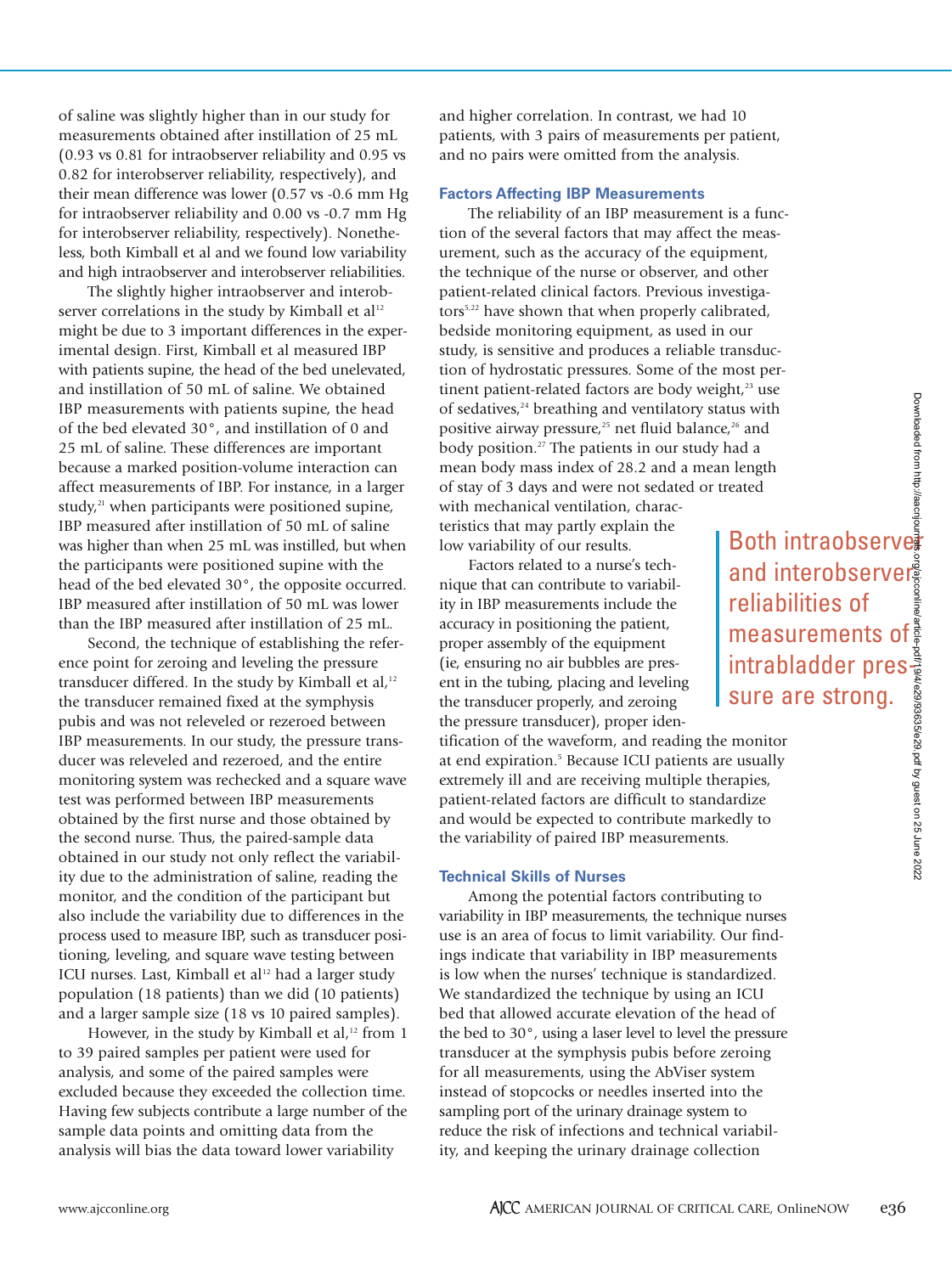tubing on the bed until the tubing was beyond the patient's feet and then suspending the tubing from the bed frame.

# **Recommendations for Volume of Saline Instilled**

WSACS<sup>1</sup> and AACN<sup>4</sup> recommend that IBP be measured after instillation of 25 mL and 50 mL, respectively of physiological saline. Recent stud $ies<sup>1,28,29</sup>$  have indicated that in supine patients increases in the volume of saline instilled result in progressive increases in IBP. The main explanation<sup>29</sup> for these findings is that a high volume has a higher probability than a lower volume of activating the bladder detrusor muscle and of affecting bladder compliance. Because of the potential for activation of the detrusor muscle, several investigators have advocated the use of a minimal volume to ensure conduction of the fluid wave.<sup>30</sup> Our findings indicate that reproducible IBP measurements can be obtained without instilling any sterile saline into the bladder.

# Instillation of 25 mL of physiological saline reduced the measurement variability and increased reliability.

However, most patients in the ICU are receiving continuous intravenous fluids, and most likely small amounts of urine would be in the bladder at the time of measurement. In addition, the bladder probably would not be completely empty even when drained.

During our study, the presence of urine became apparent when the drainage collection tubing was clamped for the first IBP measurement and urine filled the AbViser,

the drainage collection tubing, and the catheter within seconds of clamping and immediately before the time of measurement of IBP.

Compared with instillation of 25 mL of saline, instillation of no saline resulted in greater variability in IBP measurements and occasional subatmospheric (negative) values, and mean IBP was 6 mm Hg lower (Figures 1 and 3). Subatmospheric IAPs have been measured in previous studies<sup>31</sup> in animals and cadavers but not in clinical studies,<sup>12,29,30,32,33</sup> perhaps because volumes from 10 to 250 mL were instilled into the bladder. Our results agree with those of DeWaele et al,<sup>30</sup> who reported that up to 76% of the time a fluid wave could be detected when no saline was instilled and that 2 mL was adequate to ensure fluid wave transmission for the remaining cases. On the basis of our results and the results of others,30 measuring IBP without instillation of saline should be avoided.

In our study, the saline instilled into the bladder was at room temperature (22°C). Recently, Chiumello et al<sup>34</sup> found that instilling normal saline

into the bladder at room temperature results in slightly higher values than does instilling the same amount of normal saline at body temperature (37°C). This effect was more pronounced with high volumes. A possible explanation $34$  is that room-temperature saline injected into the bladder can activate the detrusor muscle. The validity of the explanation is questionable; the bladder cooling reflex occurs only in infants and young children and in patients with abnormalities in the spinal upper motor neurons, and no detrusor response to cold temperature occurs in patients with abnormalities in lower motor neurons or in patients with no neurological abnormalities.<sup>35</sup> On the basis of these results, use of room-temperature saline probably would not alter interpretation of our results.

Our findings support the WSACS recommendation for instilling 25 mL of normal saline into the bladder before measuring IBP because compared with no instillation, this amount reduces variability and improves reliability. We did not investigate the reliability of IBP measurements with volumes larger or smaller than 25 mL, and we cannot comment on whether higher reliability could be obtained with a higher or lower volume. For instance, Kimball et al<sup>12</sup> found higher interobserver and intraobserver rater reliability of IBP measurements when 50 mL of physiological saline was used.

# **Recommendations for Patients' Position**

AACN<sup>4</sup> and WSACS<sup>1</sup> recommend that IBP be measured with patients in the supine position only, but a rationale for this recommendation has not been provided. Studies<sup>21,36,37</sup> have shown that IBP measured with patients in the supine position with no elevation of the head of the bed is lower than IBP measured with patients supine and any degree of elevation. This finding is to be expected, because any elevation of the head of the bed increases abdominal wall tension and increases the gravitational effect of intra-abdominal organs on IBP.<sup>27</sup> However, positioning patients supine even for a short period just for the purpose of measuring IBP increases the risk of aspiration pneumonia and is against recent practice guidelines<sup>38</sup> that recommend ICU patients have the head of the bed elevated a minimum of 30° at all times. Our results indicate that experienced ICU nurses can obtain highly reproducible IBP measurements by following a standardized protocol with patients supine and the head of the bed elevated 30°. This finding is important for clinical practice because most patients are positioned supine with the head of the bed elevated 30° most of the time in the ICU, and IBP is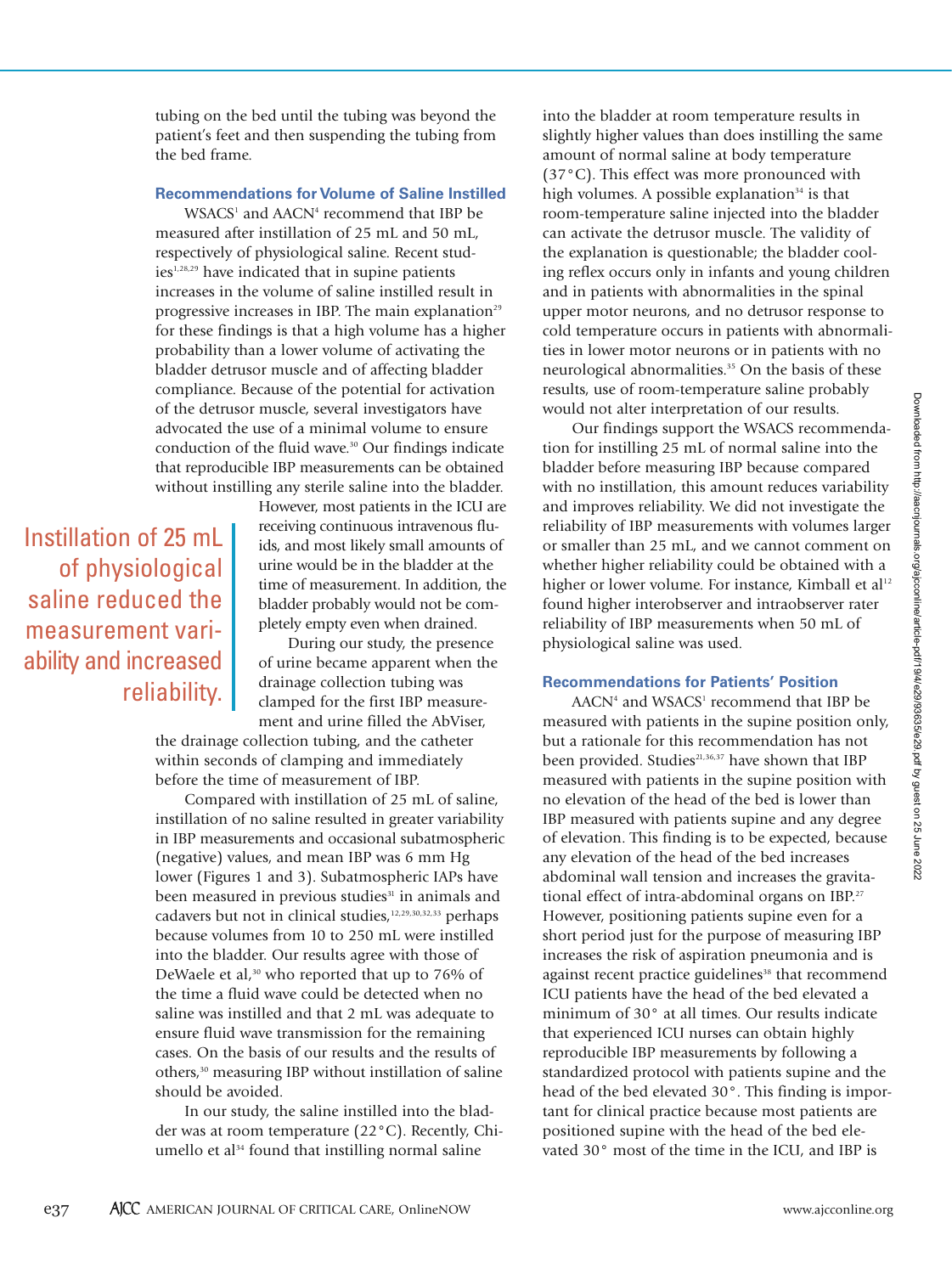measured more than once per day and by more than one nurse in a day. Maintaining patients supine with the head of the bed elevated 30° should reduce the risk of equipment dislodgement and decrease the risk of aspiration pneumonia for patients receiving mechanical ventilation and enteral nutrition.<sup>38</sup> Furthermore, measuring IBP with patients in this position is convenient for them, especially those who have difficulties achieving the supine position, and also reduces ICU nurses' workload. Because of these practical advantages, the supine position with the head of the bed elevated 30° should be considered as the recommended position for measuring IBPs.

### **Limitations**

Our study has several limitations. First, only intraobserver and interobserver reliabilities of IBP measurements in patients who were positioned supine with the head of the bed elevated 30° were assessed, and IBP was only measured with instillation of 0 and 25 mL of normal saline. Studying other positions and smaller and larger instillation volumes would have strengthened the study. Second, only 2 experienced ICU nurses collected data, and we do not know if similar results would be obtained by less experienced or novice nurses. Third, we did not address other potential sources of variability such as the ability of the ICU nurse to correctly identify the anatomic location of the reference point used to level and zero the transducer<sup>22</sup> or the ability of the ICU nurse to interpret the pressure wave from the monitor.<sup>39</sup>

Last, we measured IBP in a small and relatively homogeneous number of patients. Despite efforts to recruit more critically ill patients into the study, most of the patients (93%) who participated were not sedated or receiving mechanical ventilation. Patients who were sedated or receiving mechanical ventilation could not give informed consent, and their surrogate decision makers did not give informed consent to participate in this study. For this study, 260 patients were approached, and only 120 gave informed consent. In addition, in some instances, the attending physician and/or the bedside nurse did not refer a patient because of an unstable clinical status or other reasons. Other critical care studies have this same limitation.<sup>40</sup>

### **Clinical Implications and Future Research**

Measurement of IAP is the new frontier in critical care monitoring. Before this technique becomes more widely used and becomes a standard of care to guide the medical management of patients, nurses should critically assess each aspect of IAP measurement and

application. Failure to do so will risk committing the same mistakes that have occurred with hemodynamic measurements.<sup>41,42</sup>

Because abdominal compartment syndrome is defined on the basis of measurements of IBP obtained with patients supine, and if the supine position with the head of the bed elevated 30° is to be used instead, further studies are needed in more heterogeneous ICU populations to identify the levels of IBP in patients supine with the head of the bed elevated 30° that indicate abdominal compartment syndrome and need for treatment. In addition, further studies are needed to delineate additional key elements of IBP measurement, such as the proper anatomic reference for the positioning and leveling of the transducer, the temperature of the physiological saline instilled, and the contribution of bedside nurses' knowledge and experience related to IBP measurement.

# **Addendum**

This research was a subordinate reliability study conducted within a larger prospective randomized observational study whose aims were to systematically explore the effects of patient position and volume of saline instilled on measurement of IBP and to identify other clinical factors that influence IBP measurements. Although the larger study is not germane to this article, understanding the design of the larger study is helpful. Briefly, 120 patients who consented to participate were randomized to 1 of 12 groups (10 patients per group). The 12 groups were combinations of 4 body positions and 3 instillation volumes. The 4 positions were supine with no elevation of the head of the bed (flat), supine with the head of the bed elevated 30°, right lateral with the head of the bed elevated 30°, and left lateral the head of the bed elevated 30°. The volumes of saline instilled were 25, 50, and 200 mL. The randomization scheme was prepared by the statistician and delivered to the principal investigator in sealed envelopes that were opened after the patients signed the informed consent forms. The complete description, design, and results of the parent study can be found elsewhere.<sup>21</sup>

#### ACKNOWLEDGMENTS

Melanie Horbal Shuster was a doctoral student at Duquesne University in Pittsburgh, Pennsylvania, when this study was done, and the research was completed in partial fulfillment of the requirements for the degree of doctor of philosophy. L. Kathleen Sekula served as chair of the dissertation committee, and John Kern served as the statistician and was a member of the dissertation committee.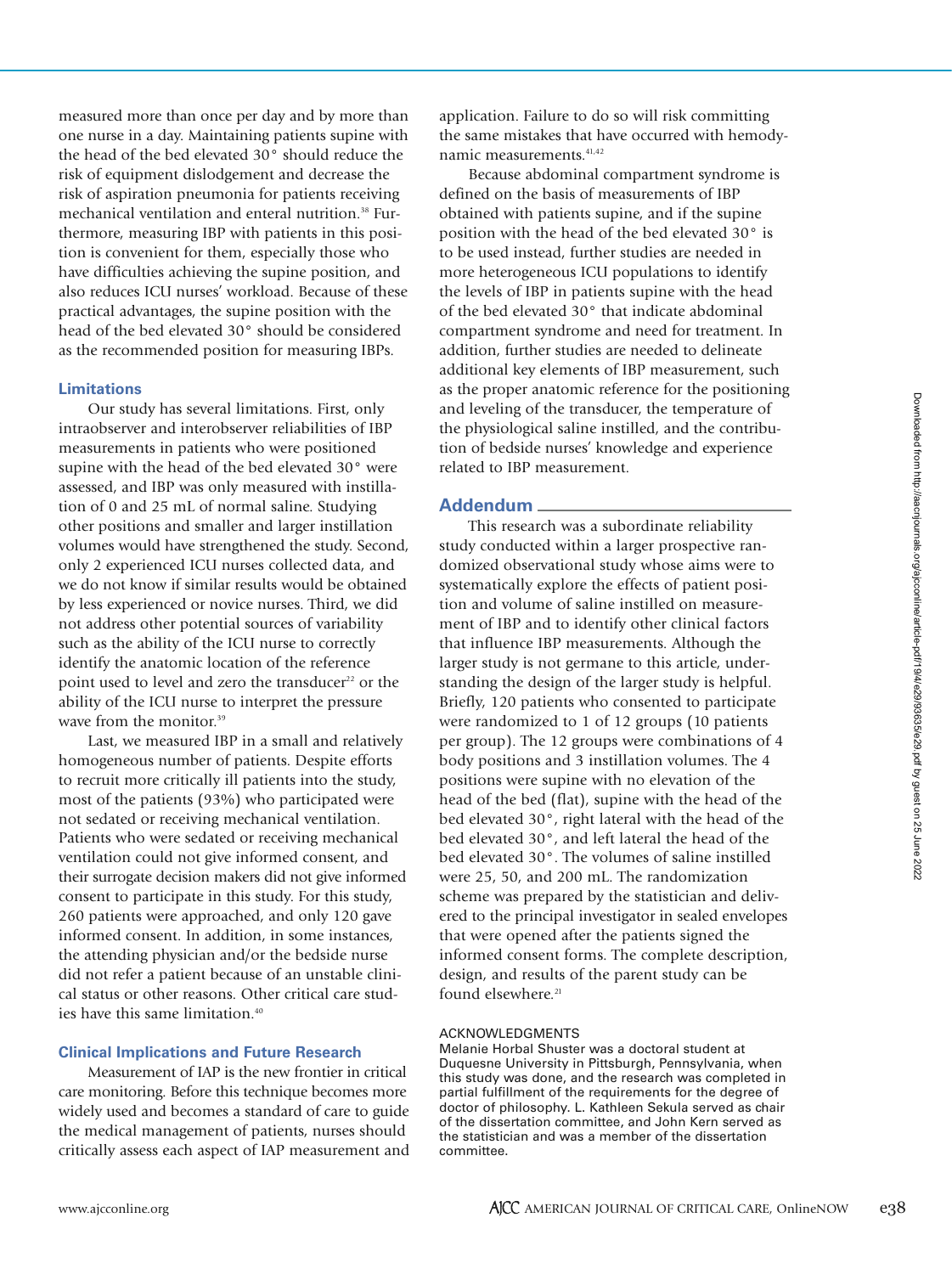#### FINANCIAL DISCLOSURES

Support for the research was provided by Epsilon Phi Chapter, Sigma Theta Tau International; Pennsylvania State Nurses Association, District Number 6; and an AACN Phillips Medical Systems Outcome for Clinical Excellence research grant.

#### **eLetters**

Now that you've read the article, create or contribute to an online discussion on this topic. Visit **www.ajcconline.org** and click "Respond to This Article" in either the full-text or PDF view of the article.

#### REFERENCES

- 1. Cheatham ML, Malbrain ML, Kirkpatrick A, et al. Results from the international conference of experts on intraabdominal hypertension and abdominal compartment syndrome, II: recommendations. *Intensive Care Med.* 2007; 33(6):951-962.
- 2. Malbrain ML. Abdominal pressure in the critically ill: measurement and clinical relevance. *Intensive Care Med.* 1999; 25:1453-1458.
- 3. Kron IL, Harman PK, Nolan SP. The measurement of intraabdominal pressure as a criterion for abdominal re-exploration. *Ann Surg.* 1984;199:28-30.
- 4. Gallagher JJ. Procedure 110: intra-abdominal pressure monitoring. In: Lynn-McHale Wiegand DL, Carlson KK, eds. *AACN Procedure Manual for Critical Care.* 5th ed. St Louis, MO: Elsevier Saunders; 2005:892-897.
- 5. Ahrens TS. Hemodynamic monitoring. *Crit Care Nurs Clin North Am.* 1999;11:19-31.
- 6. Imperial-Perez F, McRae M. *Arterial Pressure Monitoring.* Aliso Viejo, CA: American Association of Critical-Care Nurses; 1998. Chulay M, Gawlinski A, eds. Protocols for Practice; Hemodynamic Monitoring Series.
- 7. Keckeisen M. *Pulmonary Artery Pressure Monitoring.* Aliso Viejo, CA: American Association of Critical-Care Nurses: 1998. Chulay M, Gawlinski A, eds. Protocols for Practice; Hemodynamic Monitoring Series.
- 8. Preuss T, Lynn-McHale Wiegand D. Procedure 75: single and multiple pressure transducer systems. In: Lynn-McHale Wiegand DL, Carlson KK, eds. *AACN Procedure Manual for Critical Care.* 5th ed. St Louis, MO: Elsevier Saunders; 2005: 591-601.
- 9. McGhee BH, Woods SL. Critical care nurses' knowledge of arterial pressure monitoring. *Am J Crit Care.* 2001;10:43-51.
- 10. Iberti TJ, Daily EK, Leibowitz AB, Schecter CB, Fischer EP, Silverstein JH. Assessment of critical care nurses' knowledge of the pulmonary artery catheter. The Pulmonary Artery Catheter Study Group. *Crit Care Med.* 1994;22:1674-1678.
- 11. Balogh Z, McKinley BA, Holcomb JB, et al. Both primary and secondary abdominal compartment syndrome can be predicted early and are harbingers of multiple organ failure. *J Trauma.* 2003;54:848-859.
- 12. Kimball EJ, Mone MC, Wolfe TR, Baraghoshi GK, Alder SC. Reproducibility of bladder pressure measurements in critically ill patients. *Intensive Care Med.* 2007;33:1195-1198.
- 13. Malbrain ML, De laet I, Cheatham M. Consensus conference definitions and recommendations on intra-abdominal hypertension (IAH) and the abdominal compartment syndrome (ACS)—the long road to the final publications, how did we get there? *Acta Clin Belg Suppl.* 2007;(1):44-59.
- 14. Fusco MA, Martin RS, Chang MC. Estimation of intraabdominal pressure by bladder pressure measurement: validity and methodology. *J Trauma.* 2001;50:297-302.
- 15. Dolter KJ. Increasing reliability and validity of pulmonary artery measurements. *Dimens Crit Care Nurs.* 1989;8:183-191.
- 16. Cheatham ML, Safcsak K. Intraabdominal pressure: a revised method for measurement. *J Am Coll Surg.* 1998;186(5): 594-595.
- 17. Malbrain ML. Different techniques to measure intra-abdominal pressure (IAP): time for a critical re-appraisal. *Intensive Care Med.* 2004;30:357-371.
- 18. Bisnaire D, Robinson L. Accuracy of leveling hemodynamic transducer systems. *Off J Can Assoc Crit Care Nurs.* 1999; 10(4):16-19.
- 19. Bland JM, Altman DG. Statistical methods for assessing

agreement between two methods of clinical measurement. *Lancet.* 1986;1:307-310.

- 20. Wolfe TR, Kimball T. Infusion volumes between 20 and 100 mL do not affect IAP measurement accuracy in a controlled IAP/IAH model [abstract]. *ANZ J Surg.* 2005;75:A1.
- 21. Horbal Shuster M. *Reliability of Urinary Bladder Pressure Measurement in Critical Care* [dissertation]. Pittsburgh, Pennsylvania: Duquesne University, School of Nursing; 2008.
- 22. Ahrens TS, Penick JC, Tucker MK. Frequency requirements for zeroing transducers in hemodynamic monitoring. *Am J Crit Care.* 1995;4:466-471.
- 23. Sugerman H, Windsor A, Bessos M, Wolfe L. Intra-abdominal pressure, sagittal abdominal diameter and obesity comorbidity. *J Intern Med.* 1997;241:71-79.
- 24. De Iaet I, Hoste E, Verholen E, De Waele JJ. The effect of neuromuscular blockers in patients with intra-abdominal hypertension. *Intensive Care Med.* 2007;33:1811-1814.
- 25. Pinsky MR. Cardiovascular issues in respiratory care. *Chest.* 2005;128(5 suppl 2):592S-597S.
- 26. Daugherty EL, Hongyan L, Taichman D, Hansen-Flaschen J, Fuchs BD. Abdominal compartment syndrome is common in medical intensive care unit patients receiving large-volume resuscitation. *J Intensive Care Med.* 2007;22:294-299.
- 27. Hebbard GS, Reid K, Sun WM, Horowitz M, Dent J. Postural changes in proximal gastric volume and pressure measured using a gastric barostat. *Neurogastroenterol Motil.* 1995;7:169-174.
- 28. De Waele JJ, De Laet I, De Keulenaer B, et al. The effect of different reference transducer positions on intra-abdominal pressure measurement: a multicenter analysis. *Intensive Care Med.* 2008;34:1299-1303.
- 29. Malbrain ML, Deeren DH. Effect of bladder volume on measured intravesical pressure: a prospective cohort study. *Crit Care.* 2006;10:R98.
- 30. De Waele JJ, Pletinckx P, Blot S, Hoste E. Saline volume in transvesical intra-abdominal pressure measurement: enough is enough. *Intensive Care Med.* 2006;32:455-459.
- 31. Wagoner G. Studies in intra-abdominal pressure. *Am J Med Sci.* 1926;171:697-707.
- 32. De Iaet I, Hoste E, De Waele JJ. Transvesical intra-abdominal pressure measurement using minimal instillation volumes: how low can we go? *Intensive Care Med.* 2008;34:746-750.
- 33. Malbrain ML, Chiumello D, Pelosi P, et al. Prevalence of intra-abdominal hypertension in critically ill patients: a multicentre epidemiological study. *Intensive Care Med.* 2004;30:822-829.
- 34. Chiumello D, Tallarini F, Chierichetti M, et al. The effect of different volumes and temperatures of saline on the bladder pressure measurement in critically ill patients. *Crit Care.* 2007;11:R82.
- 35. Geirsson G, Lindstrom S, Fall M. The bladder cooling reflex and the use of cooling as stimulus to the lower urinary tract. *J Urol.* 1999;162:1890-1896.
- 36. Vasquez DG, Berg-Copas GM, Wetta-Hall R. Influence of semirecumbent position on intra-abdominal pressure as measured by bladder pressure. *J Surg Res.* 2007;139:280-285.
- 37. McBeth PB, Zygun DA, Widder S, et al. Effect of patient positioning on intra-abdominal pressure monitoring. *Am J Surg.* 2007;193:644-647.
- 38. Heyland DK, Dhaliwal R, Drover JW, Gramlich L, Dodek P. Canadian clinical practice guidelines for nutrition support in mechanically ventilated, critically ill adult patients. *JPEN J Parenter Enteral Nutr.* 2003;27:355-373.
- 39. Ahrens TS. Is nursing education adequate for pulmonary artery catheter utilization? *New Horiz.* 1997;5:281-286.
- 40. Ciroldi M, Cariou A, Adrie C, et al. Ability of family members to predict patient's consent to critical care research. *Intensive Care Med.* 2007;33:807-813.
- 41. Connors AF Jr, McCaffree DR, Gray BA. Evaluation of rightheart catheterization in the critically ill patient without acute myocardial infarction. *N Engl J Med.* 1983;308:263-267.
- 42. Dalen JE, Bone RC. Is it time to pull the pulmonary artery catheter? *JAMA.* 1996;276:916-918.

To purchase electronic or print reprints, contact The InnoVision Group, 101 Columbia, Aliso Viejo, CA 92656. Phone, (800) 899-1712 or (949) 362-2050 (ext 532); fax, (949) 362-2049; e-mail, reprints@aacn.org.